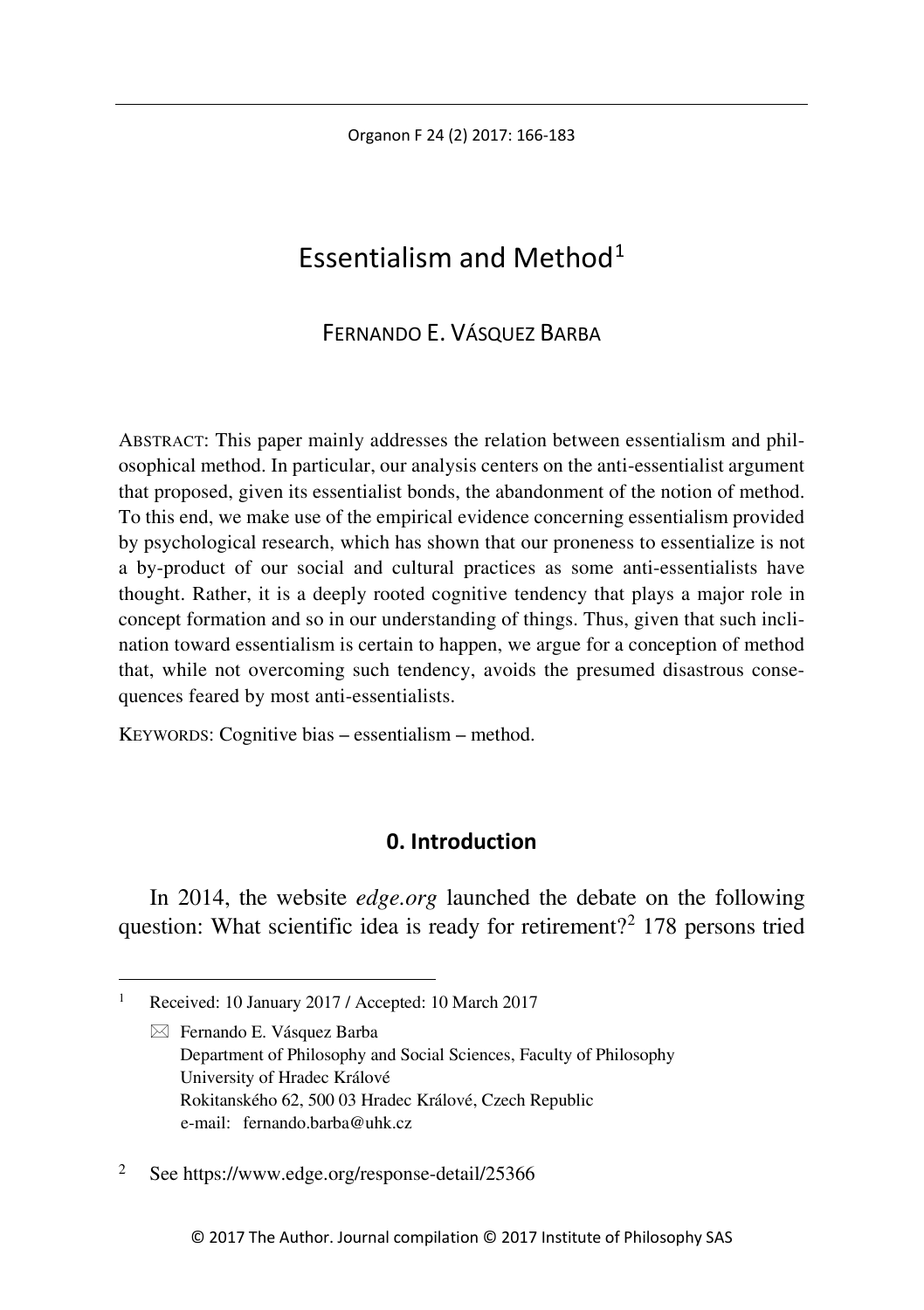to give an answer, one of them, Richard Dawkins, said that essentialism is 'scientifically confused and morally pernicious' and so it must be abandoned. One of the reasons for its abandonment, according to Dawkins, is that it 'makes no sense in the light of evolution and other gradualistic phenomena' that is to say, essentialism is unjustifiable (incompatible, incoherent) in the light of other beliefs (e.g. evolution).

The same rejection of essentialism found its way into the realms of Philosophy in the 20th century to the extent of becoming a dirty word. As argued by some anti-essentialists, notably Richard Rorty, notions as essence are part of the representationalist sort of epistemology, which relies on an idea of the mind understood as a mirror that represents an external and independent world populated with 'intrinsic natures' that we must seek to gain true knowledge. Holding such view, Rorty said, lead us to believe that we need a criterion, a method, to determine which representations portray more accurately the world. In this sense, such refusal of essentialism involved the abandonment of other notions such as 'method' allegedly equally connected with the representationalist epistemology.

With this in mind, this paper aims at examining the relation between the notions of 'essentialism' and 'method' and showing that the claimed abandonment of such notions is based on some misconceptions about what essentialism is and how it is related to the notion of method. Beside the introduction and conclusion, the paper is arranged in these sections: 1) Essentialism and method; 2) Anti-essentialism against method; 3) Inevitability of essentialism; and 4) Method without going beyond essentialism. In section 1, we explore the links between essentialism and method. Section 2 critically examines the anti-essentialist argument proposed by Richard Rorty. In sections 3 and 4, we develop our argument. Namely, in the former section, we argue for epistemological essentialism based on the research findings from developmental psychology; and in the latter section, we look at a sample of essentialist theorizing in which the allegedly disastrous bonds between essentialism and method are rendered unproblematic.

## **1. Essentialism and method**

Richard Rorty, in his *The Linguistic Turn*, remarked that with the purpose of bringing to an end the philosophical discussion about methods and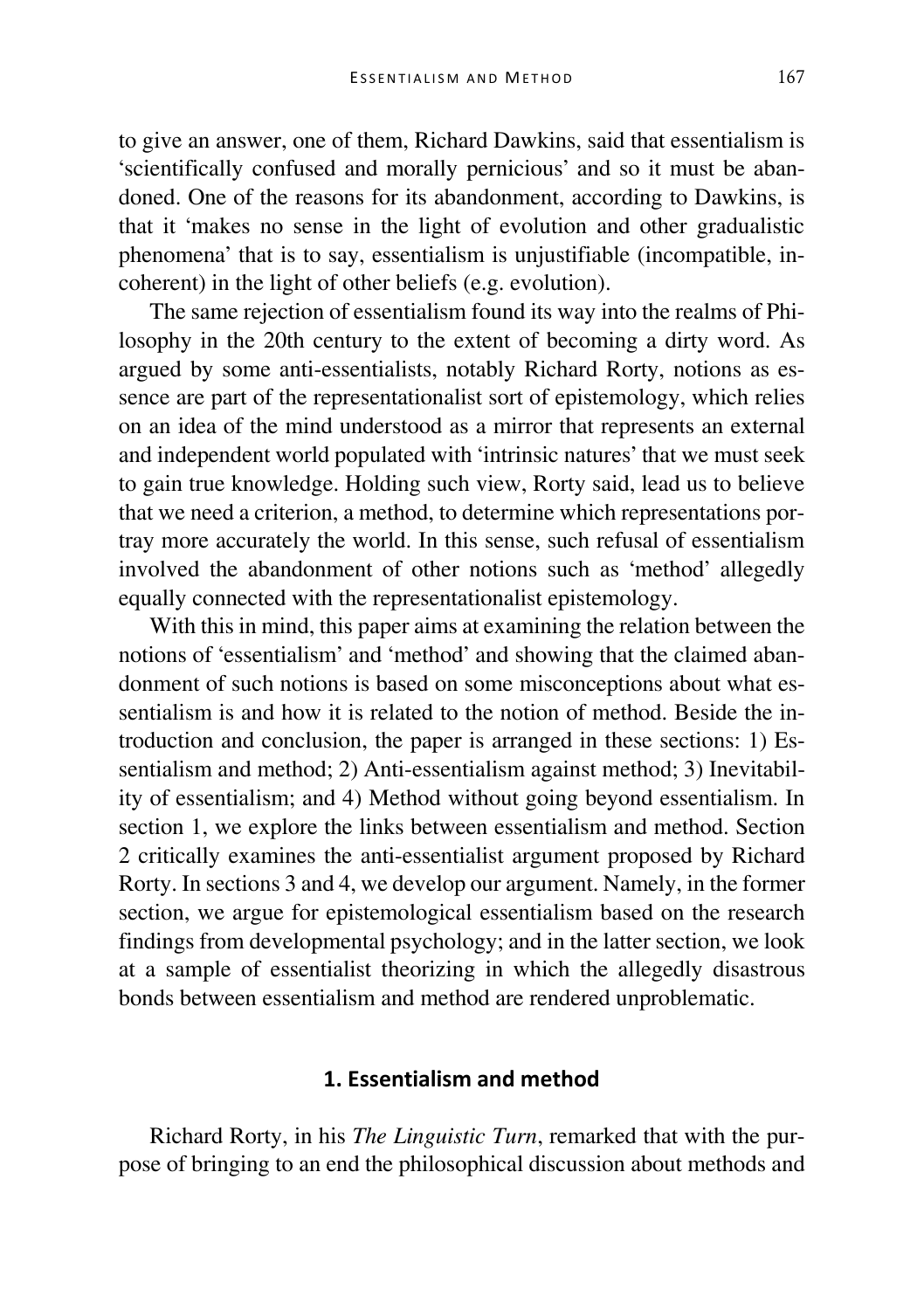trying to turn philosophy into a science, many philosophers had proposed the adoption of a new method that is purported to limit the task of philosophy (cf. Rorty 1992). In doing so, most of them have claimed to bear no presupposition; however, as Rorty pointed out, no one of those philosophers has succeeded. It is because a philosopher's choice of a particular method is always determined by her metaphysical and epistemological assumptions. It might give us an idea of philosophy according to which philosophy is a matter of opinion, a discipline in which there are no specific criteria for the solution of philosophical problems and, in this sense, no knowledge can be acquired. For this reason, Rorty says, it would be more advantageous, for the sake of finding new topics to discuss, if we focus on unwrapping the presuppositions involved in the utilization of particular methods (cf. Rorty 1992, 2). If we take Rorty's suggestions seriously, we have to agree that every claim about the proper method in philosophy is always idiosyncratic and dependent on one's epistemological and metaphysical commitments.

One of those assumptions is the belief that things or objects have essences. The term 'essence' was introduced into the philosophical vocabulary by St. Augustine who used the term to translate the Greek *ousia*, which was already an important part of the philosophy of Plato and Aristotle. However, despite the many attempts to narrow the scope of the notion of essences, it is still a vague concept; that is to say, it has become an overworked word. With this in mind, without intending to provide a precise definition, the way we understand here 'essence' could be broadly characterized as the existing substance, entity, property or force that causes things to be the way they are, that is, what causes the emergence of other properties; which in turn sustains its identity (unchanging); and, determines its category. It must be mentioned that essences are thought to be intelligible, but sometimes also hidden or unobservable.

Moreover, the first attempt to formulate a complex theory of essences and so to lay the foundations of essentialism as a philosophical view is widely credited to Aristotle. As a result, 'essentialism' has come to designate the metaphysical view, asserting the existence of such entities and pointing to the need to distinguish between essential and accidental properties. Indeed, essentialism is, philosophically speaking, primarily a metaphysical doctrine whose supporters have been trying hard to answer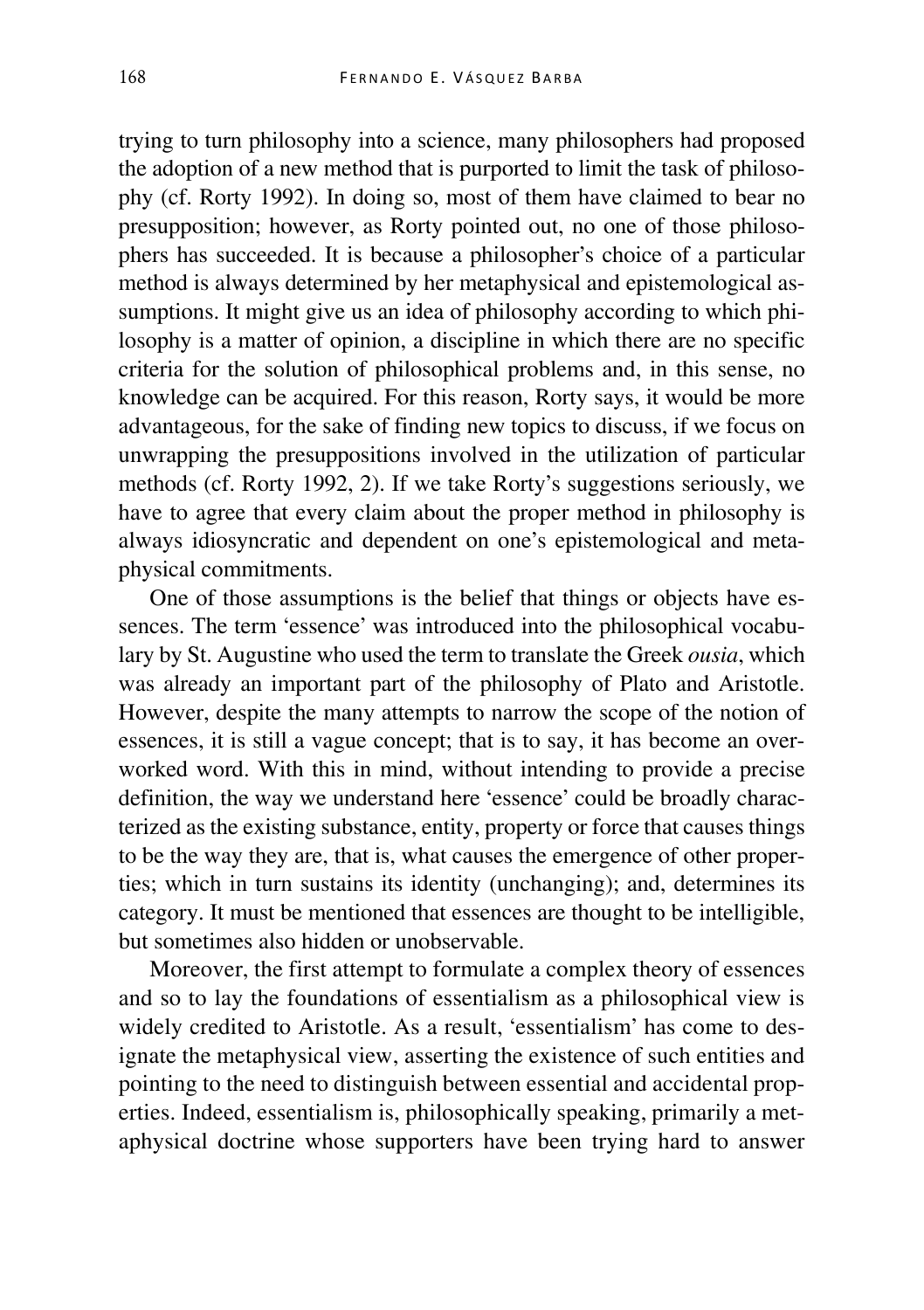questions related to the place occupied by essences in the world, its existence, the role they play on the structuring of our world and its classification.

In the same way, there have been relatively recently some attempts to introduce a new particular kind of essentialism, highlighting the epistemological consequences of believing in those entities we call essences, namely epistemological essentialism.[3](#page-3-0) The main idea behind epistemological essentialism is the old Aristotelian idea that knowledge presupposes the existence of something that is stable and intelligible, that is, an essence, which turns research or inquiry into an attempt to penetrate true nature, the essence, of things. It is in this way, undeniably metaphorical, that epistemological essentialism has been defined. However, we think that such way of defining epistemological essentialism does not do justice to the complexity of the phenomenon of essentialism as a psychological fact, that is, as intuitions about the constitution of things and their place in a particular group.

For this reason, the way we understand epistemological essentialism here is that it is the guiding *belief* that things have essences or invariable properties that make them what they are, without which those things (or group of things) would cease to exist. Such essences are usually thought to have a causal force that makes the world the way it is, defining membership in a kind and having thus a profound impact on the way we conceptualize, represent, and understand the world, knowledge, thought, language and culture.

It is important to emphasize that we are here concerned with essentialism as a *belief* that has profound consequences on the ways humans perceive and evaluate the world and the way knowledge and inquiry have been construed. Therefore, it means that we are not seeking to make a case for or against the existence of essences, that is, we are not concerned with challenging or supporting any metaphysical claim, but rather our main concern is an epistemological sort of essentialism. Furthermore, we do not think that our arguments for epistemological essentialism support the idea that there are essences somewhere in the world or that they constitute the

<span id="page-3-0"></span><sup>&</sup>lt;sup>3</sup> It also has been called methodological essentialism, but this name never enjoyed enormous popularity (cf. Popper 2002).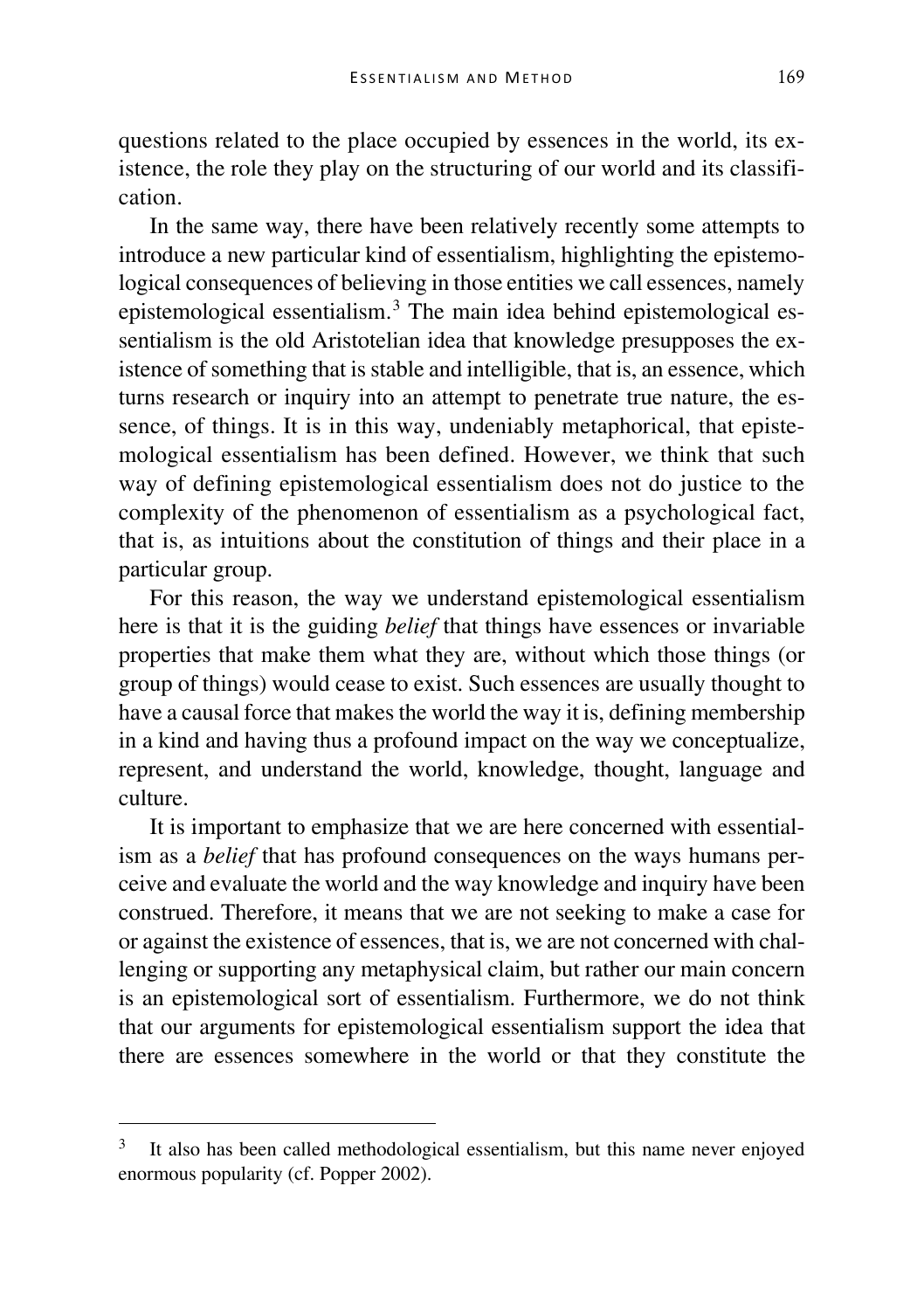objective reality. Certainly, there is no evidence that essences exist, yet there is growing evidence demonstrating that we tend to believe so.

Epistemological essentialism, we argue, provides a comprehensive framework that describes how laypeople, scientists, as well as philosophers, evaluate and understand the process of seeking knowledge. Undeniably, such tendency towards essentialism<sup>[4](#page-4-0)</sup> has been around, either implicitly or explicitly, in the philosophical literature, shaping philosophies for quite some time. It has been giving shape to how philosophers understand inquiry or the search for knowledge. Sure enough, one of the ways in which essentialism affects philosophers' representation of inquiry is that it needs to be done according to a fixed and systematic procedure, that is, it requires a method. A method is always conceived, broadly speaking, as a definable pathway with a constant or definite pattern to be followed when seeking knowledge.

In the light of essentialism, a method appears depicted as an inherent feature of knowledge, without which we would be, paraphrasing Plato, like a blind man. Also, essentialism manifests itself more clearly when philosophers think of true knowledge as the knowledge of such underlying properties that make things what they are, and a method is what makes such knowledge findable. In the same way, the very idea of 'pattern' or 'regular intelligible form' is essentialist in itself. In this sense, we argue that essentialism seems to be an assumption underlying any account of methods in philosophy. In other words, any proposed philosophical method is rendered workable only by adopting a sort of epistemological essentialism and not otherwise.

For example, Plato conceived of his method of dialectics as the only means 'to find its way to the very essence of each thing' so, the one who is skilled in dialectics is "the man who is able to exact an account of the essence of each thing…" (Plato 1969, VII, 532a-534b). Similarly, Aristotle proposed his method of demonstration, which, when put into practice, "…enables us to pursue knowledge of the essence of a thing" (Aristotle 1928, I, 14).

The same nexus between method and the epistemological essentialism can be found in the writings of some medieval theologians. Although

<span id="page-4-0"></span><sup>4</sup> Hereafter, 'essentialism' and 'epistemological essentialism' are used interchangeably.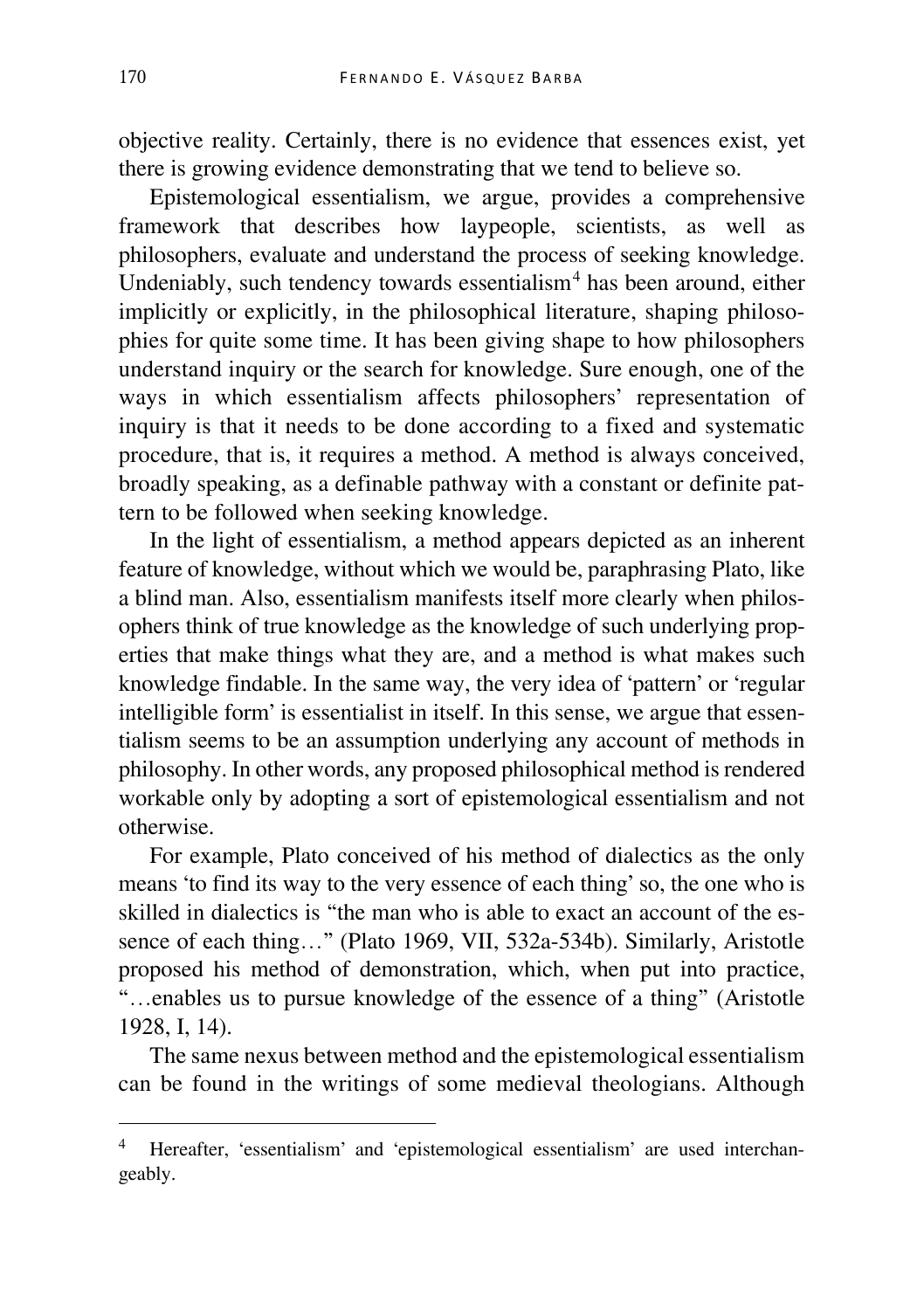sometimes different words (ordo, via) are used, they all have the same connotations clustered around 'method' (procedure, means, way, road and so on). Such is the case of the idea of 'Itinerarium' used by St. Bonaventure of Bagnoregio in his *Itinerarium Mentis in Deum* (cf. Bonaventure 2002).

With this in mind, in his Itinerarium St. Bonaventure describes the various stages which a pious philosopher's mind must traverse through to know the being from which everything emanates, God, that is to say, the way a mind has to go to acquire the knowledge of what is essential to all things. However, for Bonaventure Philosophy alone does not suffice to achieve the knowledge of what is essential; faith must enlighten it. Then, a philosopher who attempts to know the essence, the first principle of everything, must make an effort not

to read without unction, speculate without devotion, investigate without wonder, examine without exultation, work without piety, know without love, understand without humility, be zealous without divine grace, see without wisdom divinely inspired. (Bonaventure 2002, 39)

God, according to Bonaventure, is the one who enlightens our minds, enabling us to know himself through the vestiges of him that are in the world outside and inside us.

For Descartes, a method is, above all, the right path to follow when attempting to acquire certain and evident knowledge, which is incontrovertible by virtue of its essential nature. Descartes thought that through doubting we could get to know the essences of things and such fundamental knowledge provides a basis for any knowledge. In fact, Descartes claimed that by the use of his method he had come to know his very essence as a human being, which resides in thinking. Descartes made it clear when he said that after doubting the truth of the things he believed that "I thereby concluded that I was a substance whose whole essence resides in thinking" (Descartes 2008, 29). In this way, the phrase 'I am thinking therefore I am' that has become an unmistakable symbol of Descartes' philosophy, delates his essentialism. Likewise, Descartes pointed out a method is a mandatory requirement for the acquisition of such sort of knowledge (cf. Dear 1998).

The essentialism is so pervasive that essentialist characteristics of methods can be also found in recent times. That is the case, for example,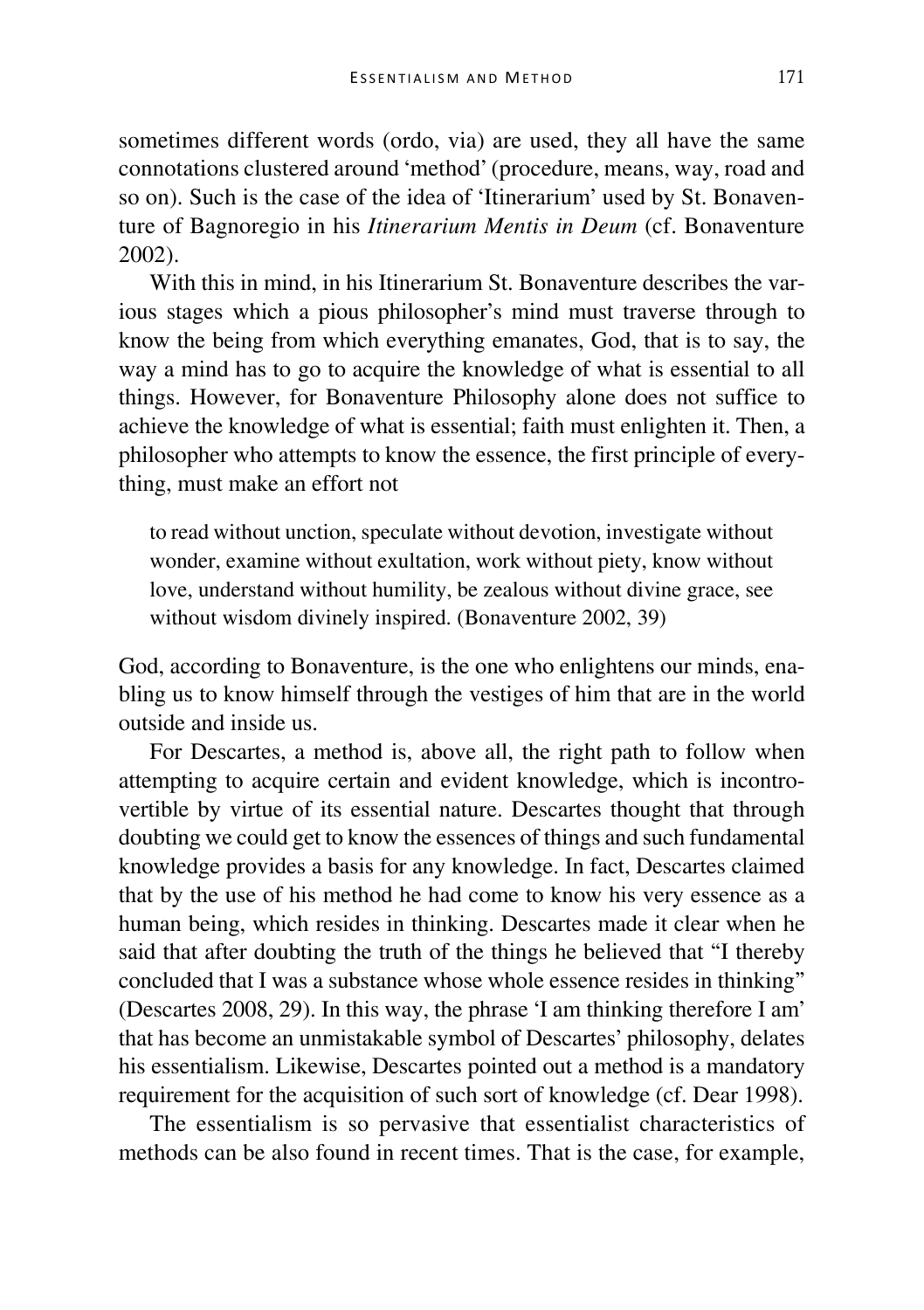of analytical philosophy movement whose members assumed that philosophical problems could be resolved through analysis of language. So, the analysis was introduced as a method for clarifying the meaning of words and sentences and thereby solving (or, as the case may be, 'dissolving') philosophical problems. Although it has been said that it is hard to find just one model of how such analysis was performed and construed among members of the analytical movement, we can certainly find essentialist assumptions underlying the idea of analysis in the early days of the analytical movement. Significantly, philosophers such as Russell and the early Wittgenstein presupposed that language has a hidden, intrinsic or fundamental logical structure that could be discovered by a process of breaking down language (analyzing) into its constituent elements (words, propositions, etc.). The outcome of such process was purported to be a clarification of the meaning of words and sentences, and a subsequent insight into philosophical problems (see Hylton 1998, 38; Beaney 2000, 97-98).

On the other hand, as G. Hallett says, Kripke's and Putnam's theory of rigid designation are remarkable examples of essentialist theorizing. For the idea of rigid designation advanced by Kripke and Putnam meant that words such as 'water' (a natural kinds term) designate  $H_2O$  regardless of whatever 'superficial properties' water may have or may cease to have. In other words, this is also a case of essentialist rigidity (cf. Hallett 1991, 19- 22). Although it may be true that Kripke's and Putnam's method may differ from the conception of analysis of the founding fathers of the analytical movement, it is nevertheless true that some of their theories involve essentialism as an inevitable part of it, which makes them typical examples of essentialism within the analytical tradition.

### **2. Anti-essentialism against methods**

Such omnipresence of essentialist theorizing has found many critics among philosophers, resulting in a firm rejection not only of essentialism but also of the idea of method.<sup>[5](#page-6-0)</sup> One of the critics is Richard Rorty who

<span id="page-6-0"></span><sup>5</sup> For further details on Rorty's rejection of the idea of method, see Rorty (1991, 63- 77).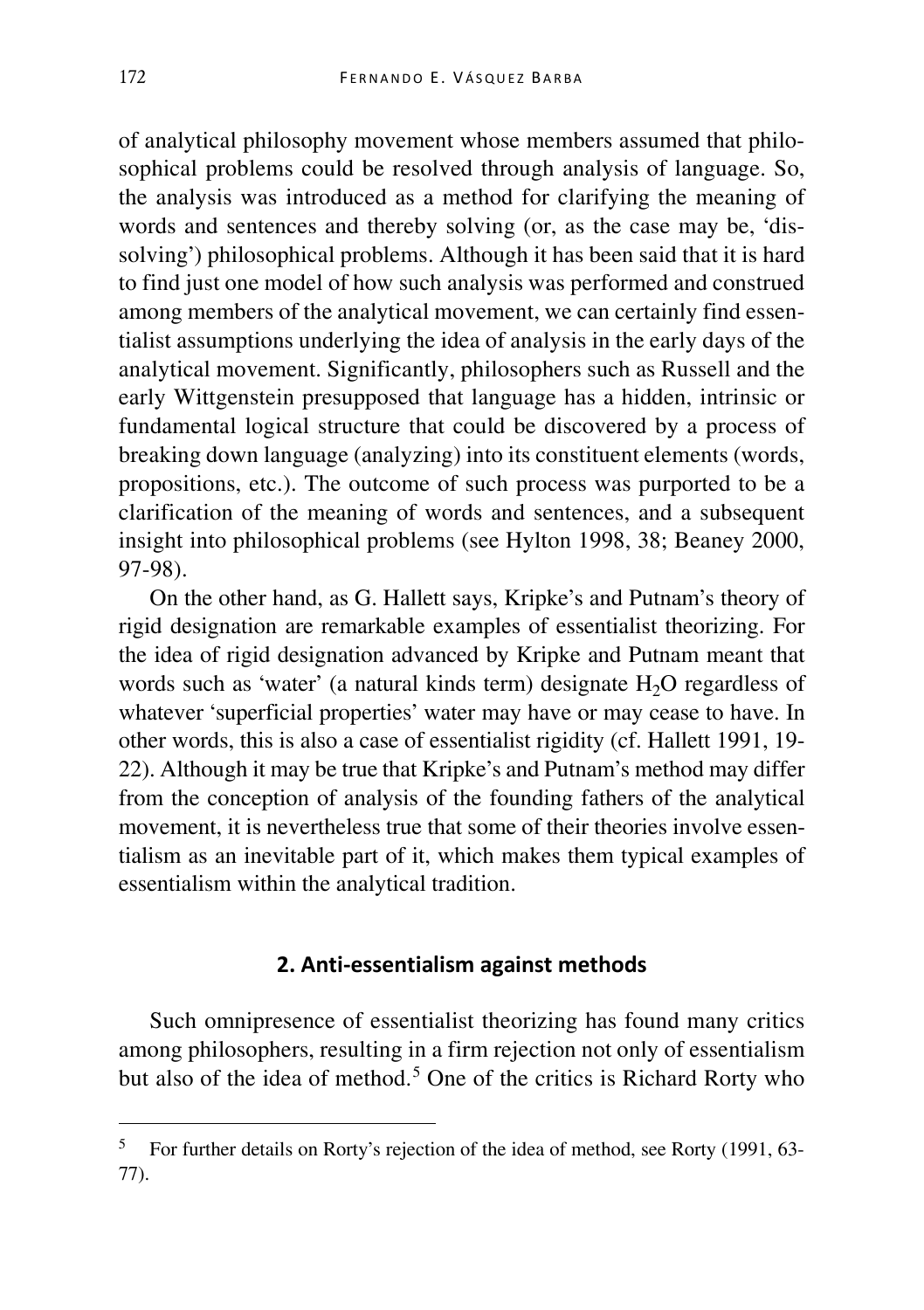claimed that the belief that there are essences or that there is a distinction to be drawn between intrinsic/accidental properties forms a crucial part of the metaphysical dualism, so characteristic of the Western tradition of metaphysics. Likewise, such belief, says Rorty, is complementary to other dualistic distinctions such as mind-body and appearance-reality, which lay at the core of a representationalist way of describing thought, knowledge, and language. Moreover, those dualistic distinctions have come to us through the vocabulary inherited from the Greeks, which in turn has triggered our readiness to believe that there are essences (cf. Rorty 1999, 47-51).

Believing that there is a distinction to be made between what is essential and accidental, according to Rorty, has led philosophers to believe in the existence of some pseudo-problems, namely: "the relation of appearance and reality, of the mind to body, of language to fact" (Rorty 1991, 99). These pseudo-problems suggest that there is something intrinsically privileged inside and outside of us that can be, somehow, described or accurately represented by equally privileged bits of language. An essentialist falls into the delusion that he came to believe in the existence of those intrinsic properties because those objects caused him to believe it and so the essentialist fails to see that those objects are made (rather than given) in the process of beliefs formation.

Moreover, Rorty says that the essentialist is the type who assumes two basic principles, namely Russell's Principle and Parmenides' Principle. The former says, "It is not possible to make a judgment about an object without knowing what object you are making a judgment about," the latter says, "you cannot talk about what does not exist" (Rorty 1991, 105). The adoption of those two principles led philosophers to believe that there exists a special sort of entities that we have to look for and that there is a difference to be made between identifying and describing those entities situated outside us. Rorty thinks that if we accept the idea that there are intrinsic properties, 'things in themselves', then inquiry becomes an activity of discovering, representing or getting hold of those 'objects'.

Instead, Rorty wants to persuade us to think of human mind as a web of beliefs, which is constantly self-reweaving.<sup>[6](#page-7-0)</sup> Such beliefs have to be

<span id="page-7-0"></span><sup>6</sup> It has to be said that the web does not necessarily have any fixed 'core', which would be immune to revision.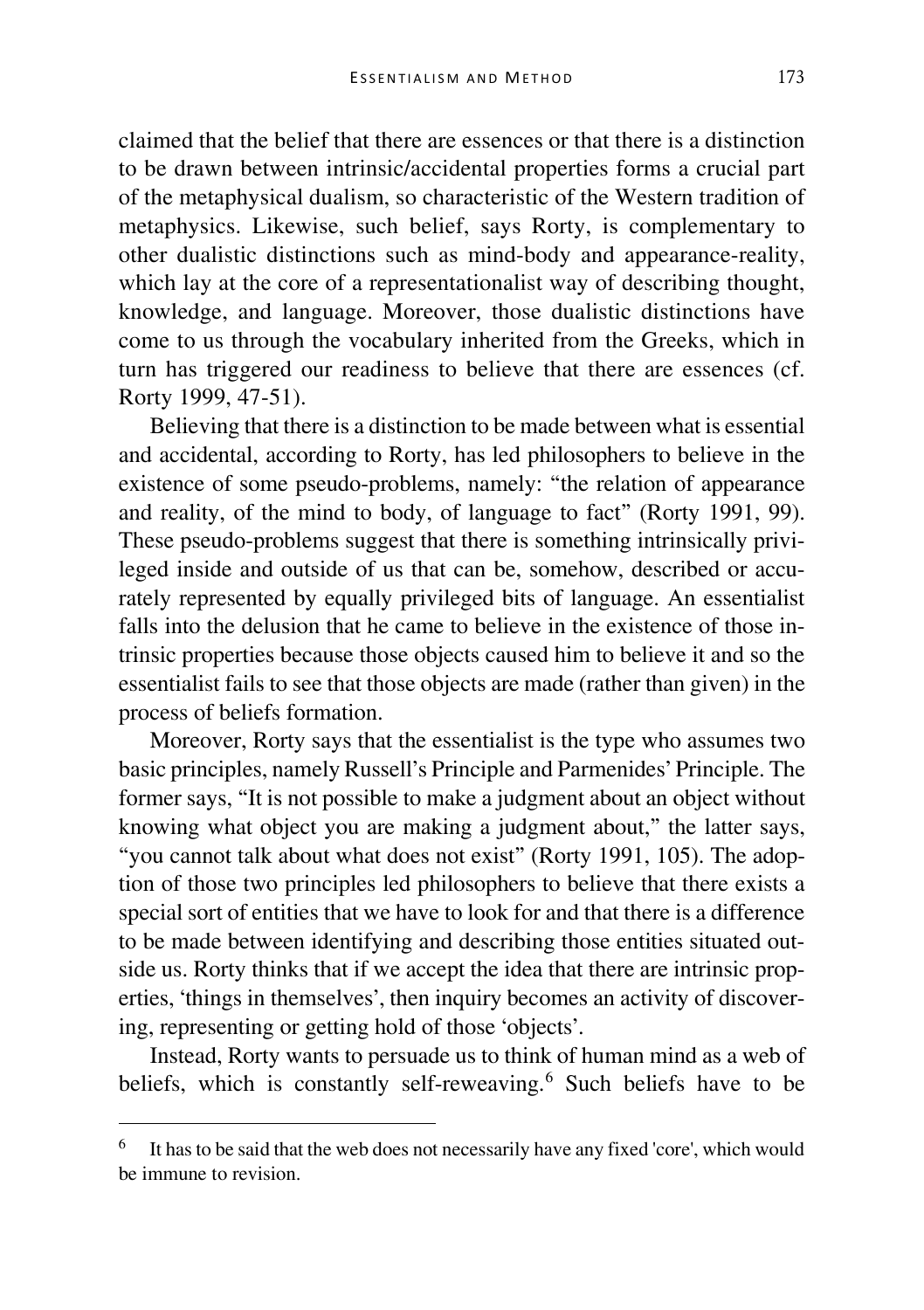understood as 'habits of action' that produce actions, which in turn produce new beliefs that have to be woven into the web of beliefs. We might call this process as 'coming to believe' or 'assimilating a new belief'. It happens at different levels, but sometimes such processes "… provoke the sort of long-scale, conscious, deliberate reweaving which does deserve the name" of inquiry. In that sense, Rorty proposes conceiving of inquiry as 'recontextualizing beliefs'. 'Recontextualizing' here means relocating the new belief in a web of existing beliefs, "for a belief is what it is only by virtue of its position in a web" (Rorty 1991, 94-98).

Given the strong rejection to think of inquiry as having to do with 'essences' or intrinsic properties that we discover or represent, the idea of method seems to become dispensable. In this sense, Rorty says, "by getting rid of the idea of different methods appropriate to the nature of different objects… one switches the attention from the demands of the object to the demands of the purpose which a particular inquiry is supposed to serve" (Rorty 1991, 110). By stressing the idea of 'the demands of the purpose' Rorty seems to be criticizing the idea of method understood as having a filter to percolate our thoughts amongst which there would be some privileged over others because those represent realities or primary qualities more faithfully than others. It would also put, allegedly, some methods in a privileged position in relation to others.

It must be said that we may agree with Rorty's diagnosis in that essentialism has been playing an important role in the way philosophers have construed inquiry and language and that the notion of method is anchored to essentialism. However, the idea that essentialism is embedded in our linguistic practices, which in turn may change contingently in accordance with our social needs and collective purposes, so that we could, as Rorty puts it, 'brush aside' essentialism is highly debatable. Of course, if essentialism is seen as a social construction, it is easy to conclude that essentialism, along with the notions anchored to it, is replaceable. However, cognitive and developmental psychologists have shown, as we shall see, that our tendency to believe that there are essences seems not to be as cultural, historical, socially relative and superfluous as the opponents of essentialism might have thought.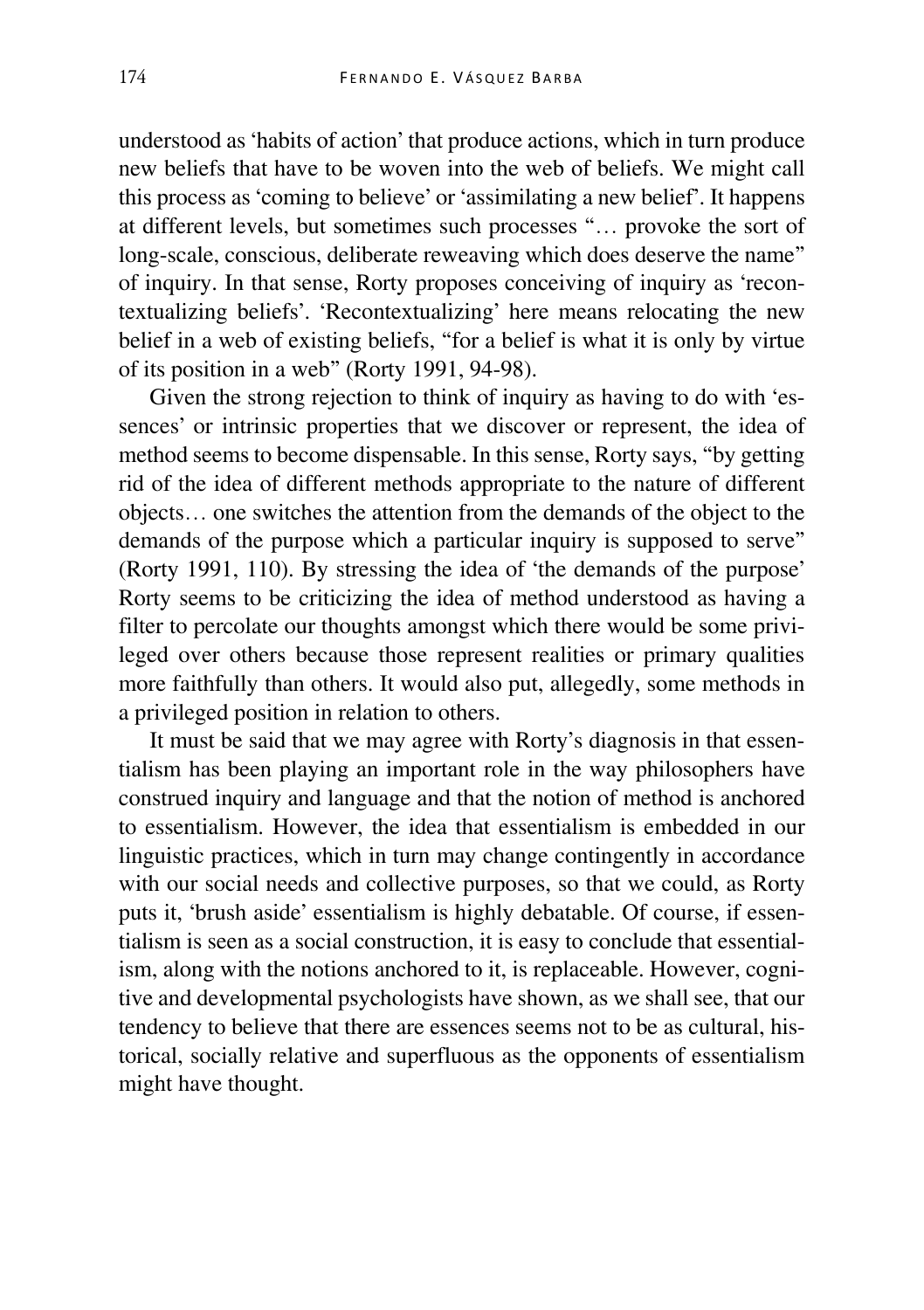#### **3. Inevitability of essentialism**

The reason why essentialism appears to play a central role in our theorizing is that we are cognitively inclined to adopt essentialism. That is the argument of Susan Gelman who asserts that the essentialism is a cognitive bias that appears early in childhood and acts on the way we humans categorize or process information. Therefore, essentialism, Gelman says,

is the result of several converging psychological capacities, each of which is domain-general yet invoked differently in different domains. (Gelman 2003, 6)

Such psychological capacities or mental abilities are the capacity to distinguish appearances from reality, the capacity to make inductive inference about properties of objects, tracking identity over time, the assumption that properties and events are caused (causal determinism), and deference to experts. These capacities did not appear to help the development of essentialism; rather they collectively have an impact on, or direct implication in, essentialist thinking (cf. Gelman 2003, 316).

According to Gelman, when we attempt to specify the intrinsic property of a thing, we identify it as a member of a category, that is, we identify things falling under certain categories because they possess that intrinsic, non-obvious and unchanging property. Thus, believing that things have intrinsic and non-obvious properties or that animals have innate nature gives shape to our concepts and so, it is

a powerfully useful psychological disposition that directs adult induction and knowledge acquisition (including the sorts of hypothesis we entertain and attempt to confirm). (Gelman & Wellman 1999, 635)

Gelman suggests neither that there are essences, nor that we can get to know them easily; rather what she is saying is that we believe they exist and that such belief makes easier the development and growth of our conceptual corpus. That is to say, it helps us cope with the world by facilitating the process of categorization, which we, as living systems, must do to organize the amalgam of stimuli we are subjected to.

If this is so, that is, if essentialism is a sort of bias that develops in humans since early childhood without having a significant cultural influence,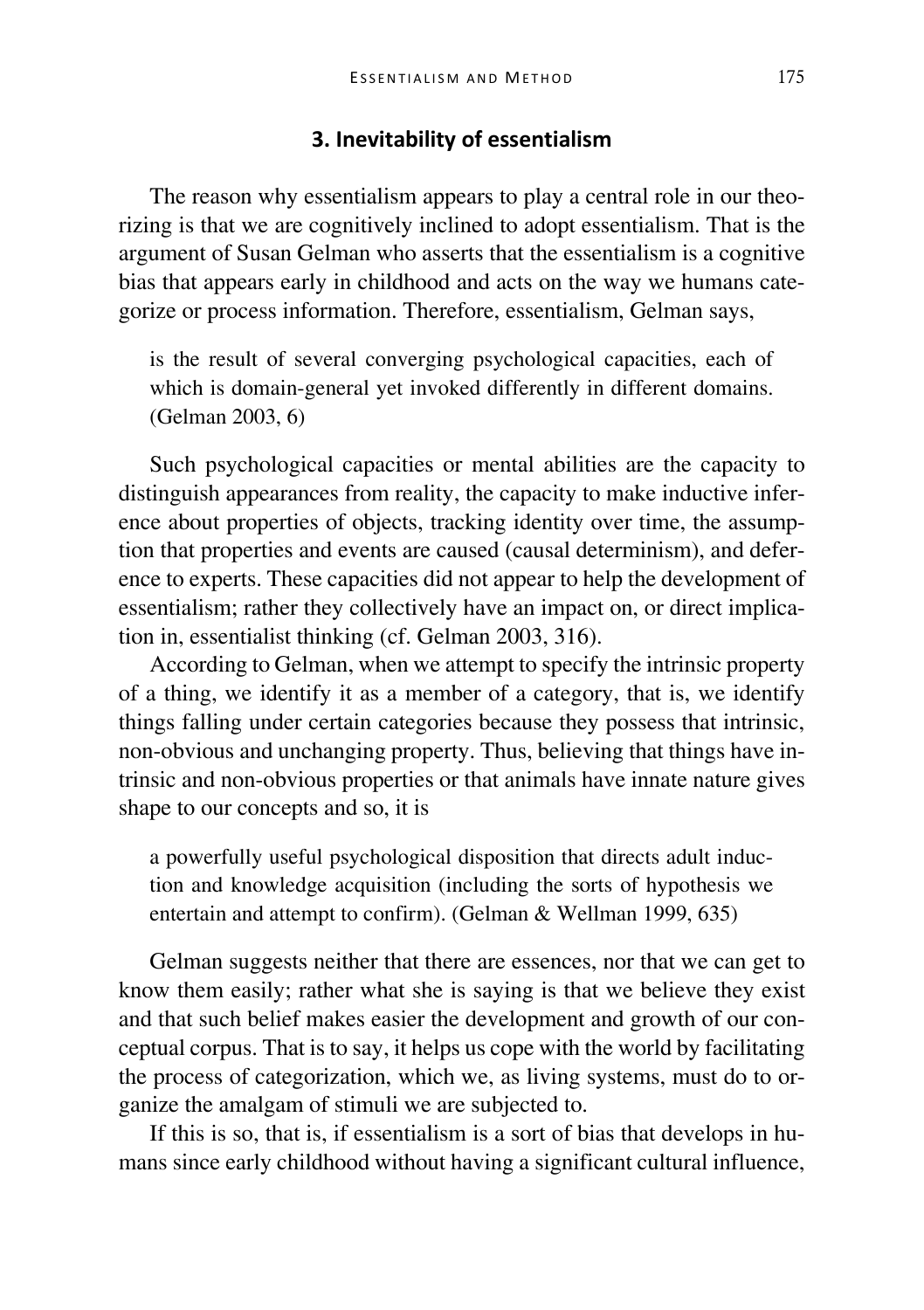then it seems that the idea of essentialism as a contingent bias becomes defective. What is more, as Gelman acknowledges, getting rid of essentialism would demand more than merely running away from it, as Rorty and most anti-essentialists suggest. For, as Gelman puts it,

even when college students learn about species in a biology course, for example, we suspect it may be difficult to overcome the assumption that species are understood in terms of inherent features that each member possesses (e.g. 'tiger gene'), rather than appreciating that a species is an interbreeding population, characterized by diversity among its members and having no single determinative property. (Gelman & Ware 2012, 471)

It was initially thought that we tended to essentialize most powerfully with respect to natural and social kinds, but not to artifacts made by people. However, Paul Bloom has shown that our tendency to essentialize is not only limited to categories about the natural, but it also applies to categories of objects made by human beings, in which "the essence is seen as the creator's intention" (Bloom 2004, 55). This may be explained, as Gelman and Bloom have suggested, by the fact that essentialism is an implicit assumption, which is manifested in, expands to and adapts to different domains.

In the same way, the cognitive psychologist George E. Newman has found out that human tendency to believe that there are intrinsic properties shared by groups of things is manifested in activities as artwork marketing where the idea of authenticity plays an important role. The way people in those contexts evaluate authenticity presupposes the existence of an intrinsic value, an essence; hence, what is evaluated is whether objects embody or reflect such properties. To illustrate, when people compare an original artwork, let's say of Van Gogh, to its replications, what may give its intrinsic value to the original is that it was actually touched by Van Gogh (cf. Newman & Bloom 2012).

Similarly, it has been shown that the tendency to track essences seems to appear even in the absence of language, so essentialist thinking is prior to the acquisition of language. That is to say, essentialism seems to come into existence earlier than Gelman's studies had shown (cf. Phillips, Shankar & Santos 2010). Given this point, it seems that the argument that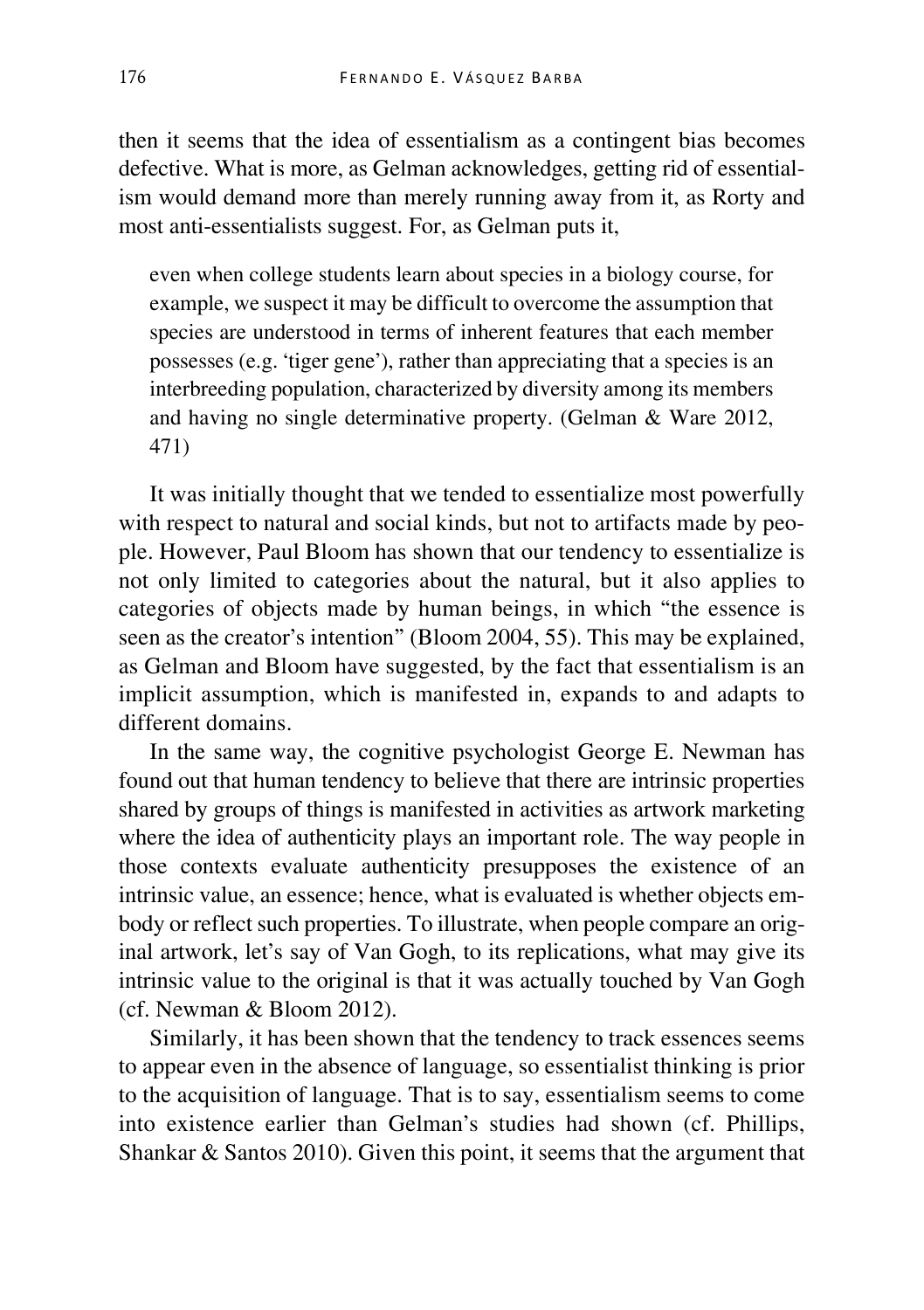essentialism emerged as a social construction at a certain time in the antiquity, which we have inherited through language, does not really work. Indeed, the fact that essentialism was already present in Plato's or Aristotle's philosophy only means that we have been essentializing for a long time.

The reason why essences seem to be everywhere is that our brains are made to track what is unchanging in the world to make sense of it. That is the argument found on Bruce M. Hood's SuperSense. By appealing to evolution, Hood found that

[w]hat we do naturally and spontaneously at the most basic level is look constantly for patterns, imagining hidden forces and causes. Even the way we see the world is organized by brain mechanisms looking for patterns. (Hood 2009, 9)

That is to say, the human mind does not work arbitrarily and seems to capture unchanging, intrinsic features in objects, as long as it helps the brain to make sense of the world.

Essentialism gets a bad reputation mostly because of its social consequences. Essentialism, it is said, gives rise to evaluations and social attitudes toward others. So, essentialism: 1. "makes people less responsive to pressure to change their attitudes and judgments"; 2. "Reduces people's motivation to try to eliminate disparities between groups"; 3. "Reduces people's motivation to cross category boundaries", which, in turn, might potentially increase "prejudice toward members of stigmatized groups (Hispanics, homosexuals, etc.), driven by a tendency to essentialize their negatively perceived qualities" (Prentice & Miller 2007, 204). Sure enough, some of the social consequences of essentializing are disastrous. However, we can certainly reject this essentialist understanding of humans without necessarily rejecting essentialism in general.

On the other hand, following the advice of the opponents of essentialism and assuming that it does not play a major role or, even worse, that it is the base of a wrong image of human situation, is of no help in avoiding the negative consequences of essentialist thinking. For the studies, run by Gelman and others, suggest that essentialism is a part of human nature, that essentializing is something we do very well, and that it is mostly a useful tool.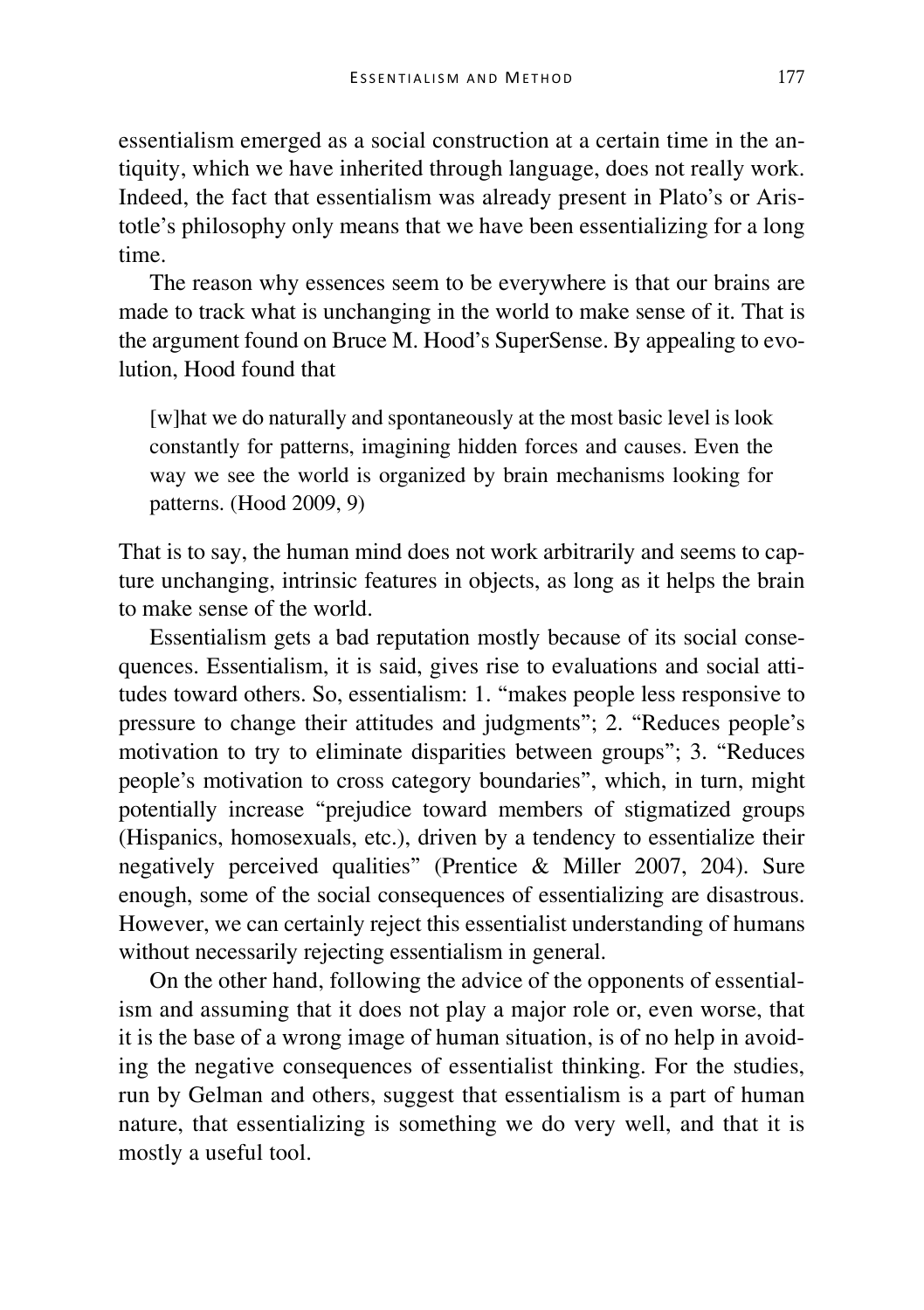Moreover, as Diana Fuss has shown, the anti-essentialist strategy of claiming that knowledge – including the very notion of essence – is socially constructed and historically determined does not do away with essentialist thinking. For the cases where certain social categories as 'woman' or 'man' are replaced by 'women' or 'men' on behalf of a more pluralistic use of language that stresses the underlying differences between individuals that fall into the same category, "the essentialism at stake is not countered so much as displaced" (Fuss 1989, 4). That is to say, essentialist thinking persists in such claims.

# **4. Methods without going beyond essentialism**

Gelman's research as well as similar studies show that our deeply rooted cognitive tendency to essentialize seems to have a profound impact on the way we categorize and shape our conceptual system. Although Gelman has tried to distinguish between folks' essentialism and philosophers' essentialism, shying away from any possible conclusion about the role played by such cognitive bias on philosophical theories, it would be misleading to claim that there is a difference to be drawn between them. For it would imply that philosophers make use of some conceptual resources different from the rest of mortals, which would be highly debatable. In fact, as pointed out by Lakoff and Johnson, no matter how sophisticated a philosophical theory might be, philosophers employ the very same basic conceptual system shared by ordinary people within a given context when building up their theories (see Lakoff & Johnson 1999, 338).

Certainly, in the case of philosophers' essentialism it is not only an implicit assumption but also an explicit one, forthrightly stated and debugged in philosophers' theories. Nevertheless, philosophers, as well as 'ordinary' people, implicitly assume that there are some essences here or there and it is such belief that may guide the process of drawing inferences about the world, its form, and the way we get to know it.

In this sense, as we have already pointed out, the relationship between essentialism and method is explicitly stated in philosophers' theories. Method, in the light of essentialism, is a defining element of the pursuit of knowledge, that is, the sort of thing without which it would not be reasonable to undertake research about any given matter. Thus, it is method what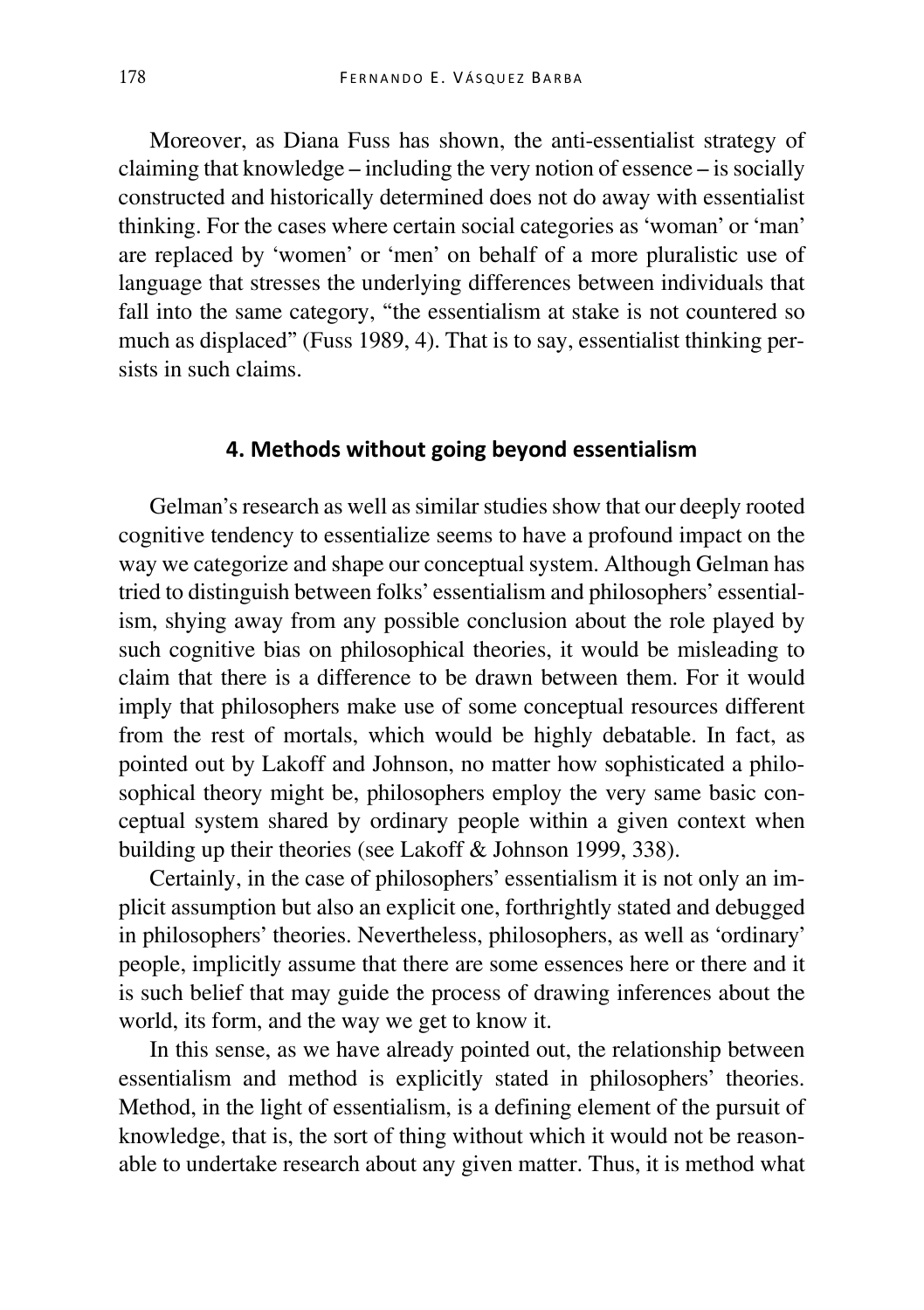enables us to discover the true nature of a given thing. To illustrate this point, let us have a closer look at the Aristotelian and Cartesian conception of philosophical method. As we see them, those conceptions are equally essentialist in that they presuppose that inquiry must be done following a systematic procedure, that is, it requires a method to penetrate the intrinsic nature of things, but it is manifested differently, also having different consequences.

'Method', as it appear in Aristotle's works, sometimes means simply 'inquiry' or 'investigation' (cf. Aristotle 1944; 1983), but in other times, it means – more in line with its modern use – 'mode of pursuing an investigation' (cf. Aristotle 1934; 2002). In brief, for Aristotle 'method' has a general connotation, meaning pursuit of knowledge, inquiry or investigation. Furthermore, inquiry, according to Aristotle, is always goaloriented, that is, aimed at achieving something. With this in mind, Aristotle made clear that an investigation and the way it should be pursued – that is, a method – is determined by the goal to be attained (Aristotle 1934, 1094a).

Moreover, it is an often-overlooked point that, for Aristotle, pursuing any investigation requires being familiar with the stated goals, that is to say, an investigation is aimed at something, and when we are after something, we do so because we are somehow familiar with that something we are after. Consequently, any given inquiry starts from what is more knowable to us or what is obvious. For, as Aristotle put it himself, "each man judges correctly those matters with which he is acquainted" (Aristotle 1934, 1094b). In that sense, Aristotle's essentialism regarding inquiry is betrayed by the notion of goals or ends, which in turn determine the method to be followed to attain them.

In contrast, in the light of the modern Cartesian conception, 'method' means a handy common set of rules that could be identifiable a priori or drafted beforehand, regardless of its intended use, which can serve as a sort of program of activities (an investigation) that start after the rules of the method have been devised. Equally, a method, as Descartes construed it, is a preset group of rules whose main purpose is the acquisition of a sort of absolute knowledge, which, according to Descartes, 'always remains one and the same' and it should not be wrongly separated and limited by any particular matter. In this sense, Descartes suggested that we would rather give up upon any attempt to undertake research on any matter without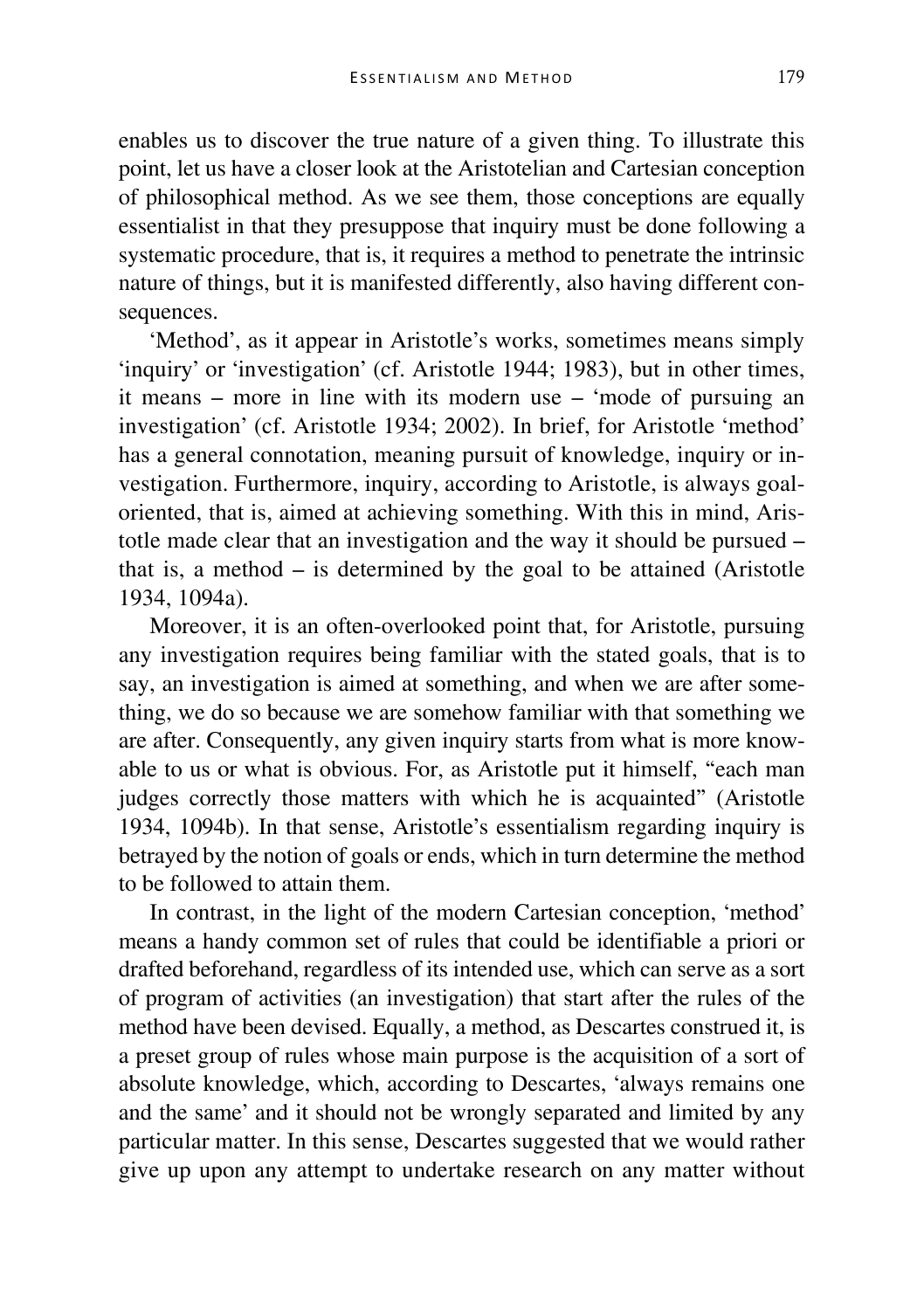having a predefined method (cf. Descartes 1985b, 360-371). Hence, in the case of Descartes' sort of essentialism regarding inquiry, essentialism is betrayed by his idea of method itself. That is to say, a method, in the light of Cartesian conception, becomes the main or, one may say, an essential feature of knowledge without qualification. Thus, true knowledge is methodical, that is, something acquired according to a given predefined procedure.

As shown above, the relationship between essentialism and method manifests differently in the philosophy of Aristotle and Descartes. It should be noted, likewise, that also the consequences of both sorts of essentialism are different. To explain, Aristotle's essentialism, as we see it, does not necessarily lead to the only-one-method-for-any-subject-matter idea, while Descartes in fact made such idea possible. For a method in the Cartesian sense, as long as it can be devised independently of any subject-matter, becomes something detached from the process of inquiry itself and its purposes, which, in turn, could raise some questions about the usefulness of such device.

Again, it could be argued that it is the same sort of essentialism that led Aristotle to claim the existence of a 'supreme end,' which would make some inquiries more worthy of being pursued than others and for the same reason would lead to the differentiation between disciplines, some being more authoritative than others. However, despite the mentioned concerns, we find Aristotelian essentialism more compelling in that, regarding methods, it does not lead us to think of methods in terms of artificially preset procedures or group of rules that regulate the way we should go about any inquiry, but rather as an activity defined by its goals, some more preferable than others.

In conclusion, we have no doubt that the most critical contribution of Aristotle's conception of method lies in the fact that an inquiry cannot be abstracted from its intended purpose, least of all, to become dependent on a sort of device arbitrarily and capriciously invented and truly different from its applications. Furthermore, what Aristotle's conception would tell us about the modern conception is that even if we keep alive the idea of a group of rules, such group of rules or procedure can only be found in the development of a research activity, of which it is its more or less simplified scheme. That is, a method, keeping its modern sense alive,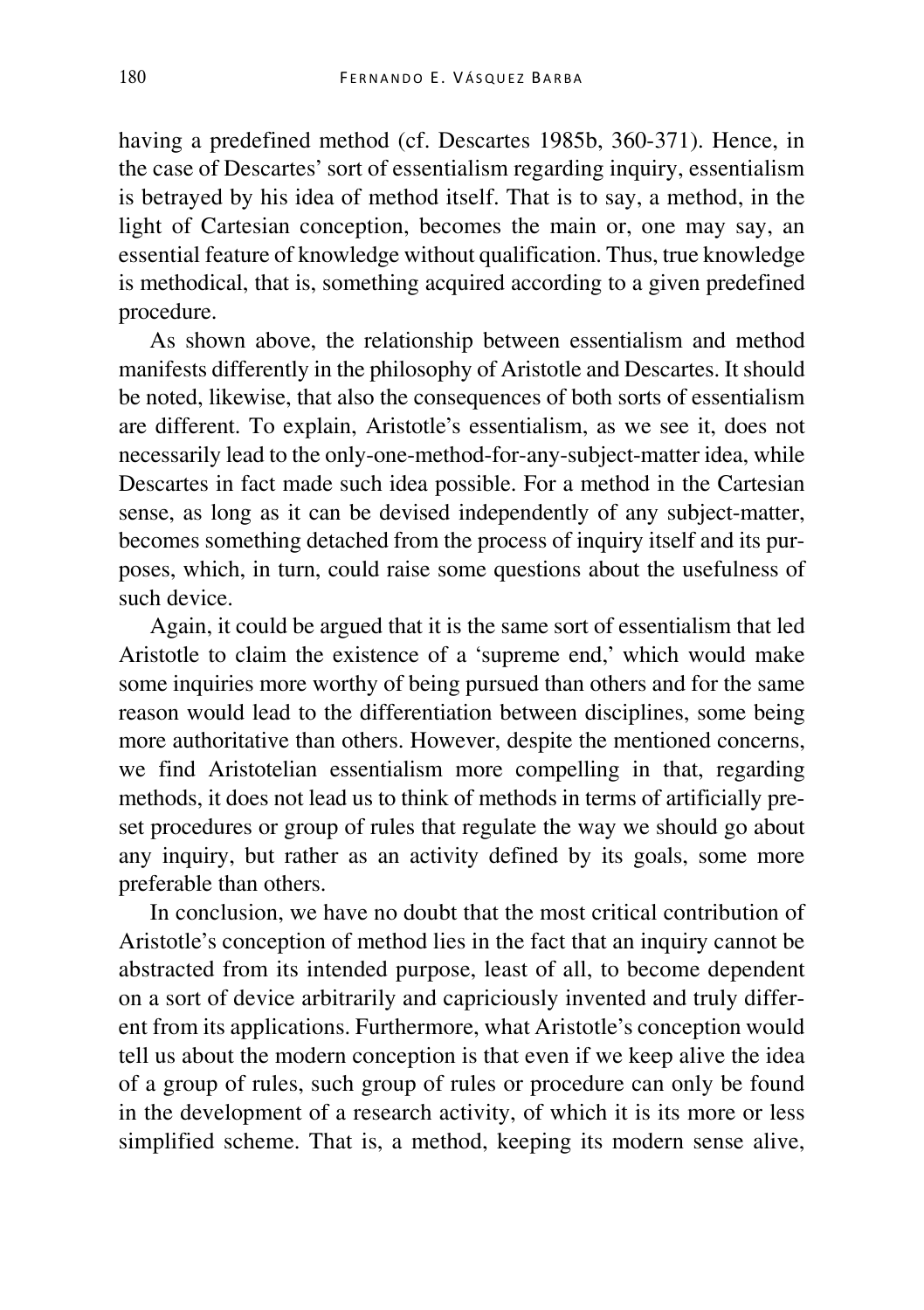would have to be understood as a sort of pattern of a preexistent operation, which is identified *a posteriori*. Of course, it would imply that such device has no practical value for the inquiry process itself. However, as we see it, this look would render the debate about the philosophical method constructive because it would not only force us to focus on identifying the pattern, if there is one, followed by philosophers when pursuing an inquiry, but also discuss what philosophers do when they build their arguments.

#### **5. Conclusion**

Essentialism is perhaps one of the notions most vehemently opposed and rejected by philosophers from different strands over the past four decades. However, as shown above, most of the reasons for such a rejection are based on a poor understanding of what it is, how it emerges and on an overestimation of its consequences. Certainly, when social categories are essentialized, it gives us an erroneous account of the nature of humans. Nevertheless, it cannot be denied that the idea of 'penetrating the true nature of things' has been the guiding metaphor behind the success of that body of knowledge that we refer to as science (chemistry, genetics, for example).

In this sense, we argue for an epistemological kind of essentialism, which, in our view, provides an overarching framework that describes and explicates the way we represent inquiry. Such framework is useful to understand why the notion of method is inextricably bound together with our representation of the search for knowledge or inquiry. Indeed, the way we define what a discipline or science is, for example, presupposes the idea of having a method as a fundamental feature.

Likewise, we oppose the anti-essentialist argument that essentialism commits us to a sort of Sisyphean pursuit for knowledge and that it is behind the only-one-method idea. In fact, as has been noted, there are essentialist ways, namely Aristotelian, to construe inquiry such that it does not assume that there is a priviledged single method independently of the purpose of a given inquiry. Moreover, the Aristotelian essentialist conception of method provides a way out of the so-called problem of philosophical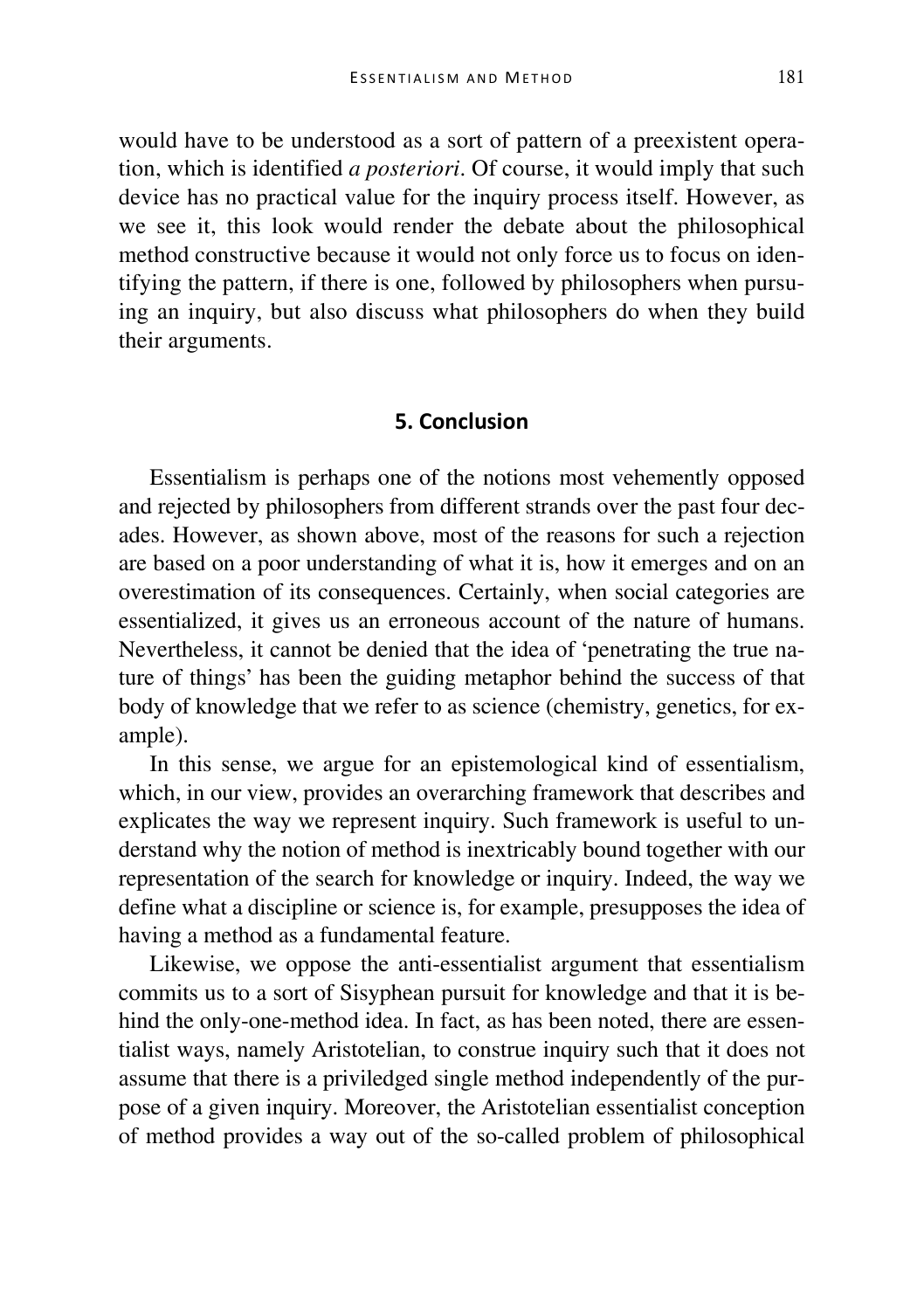method, for it forces us to focus on what philosophers actually do when they pursue knowledge.

#### References

- ARISTOTLE (1934): Nicomachean Ethics. In: Rackham, H. (ed.): *Aristotle in 23 Volumes. Vol 19.* Cambridge – London: Harvard University Press & William Heinemann Ltd.
- ARISTOTLE (1944): Politics. In: Rackham, H. (ed.): *Aristotle in 23 Volumes. Vol. 21.* Cambridge – London: Harvard University Press & William Heinemann Ltd.
- ARISTOTLE (1983): Physics: Books III and IV. In: Ackrill, J. L. & Judson, L. (eds.): *Clarendon Aristotle Series.* Oxford: Clarendon Press.
- ARISTOTLE (2002): On the Parts of Animals I-IV. In: Ackrill, J. L. & Judson, L. (eds.): *Clarendon Aristotle Series.* Oxford: Clarendon Press.
- ARISTOTLE (1928): *Posterior Analytics.* Oxford: Clarendon Press.
- BEANEY, M. (2000): Conceptions of Analysis in Early Analytic Philosophy. *Acta Analytica* 15, No 25, 97-115.
- BLOOM, P. (2004): *Descartes' Baby: How the Science of Child Development Explains What Makes Us Human.* New York: Basic Books.
- BONAVENTURE, ST. (2002): Itinerarium mentis in Deum. In: *Works of Saint Bonaventure. Vol. II.* Saint Bonaventure, NY: Franciscan Institute, Saint Bonaventure University.
- DEAR, P. (1998): Method and the Study of Nature. In: Garber, D. & Ayers, M. (eds.): *The Cambridge History of Seventeenth-Century Philosophy. Vol. I.* Cambridge: Cambridge University Press, 147-177.
- DESCARTES, R. (1985a): Principles of Philosophy. In: Cottingham, J. (ed.): *The Philosophical Writings of Descartes.* Cambridge (Mass.): Cambridge University Press.
- DESCARTES, R. (1985b): Rules for the Direction of the Mind. In: Cottingham, J. (ed.): *The Philosophical Writings of Descartes.* Cambridge (Mass.): Cambridge University Press.

DESCARTES, R. (2008): *A Discourse on the Method.* Oxford: Oxford University Press.

- FUSS, D. (1989): *Essentially Speaking: Feminism, Nature & Difference.* New York: Routledge.
- GELMAN, S. & WELLMAN, H. (1999): Insides and Essences: Early Understanding of the Non-Obvious. In: Margolis, E. & Laurence, S. (eds.): *Concepts: Core Readings.* Cambridge (Mass.): MIT Press, 613 – 638.
- GELMAN, S. (2003): *The Essential Child: Origins of Essentialism in Everyday Thought.* Oxford: Oxford University Press.